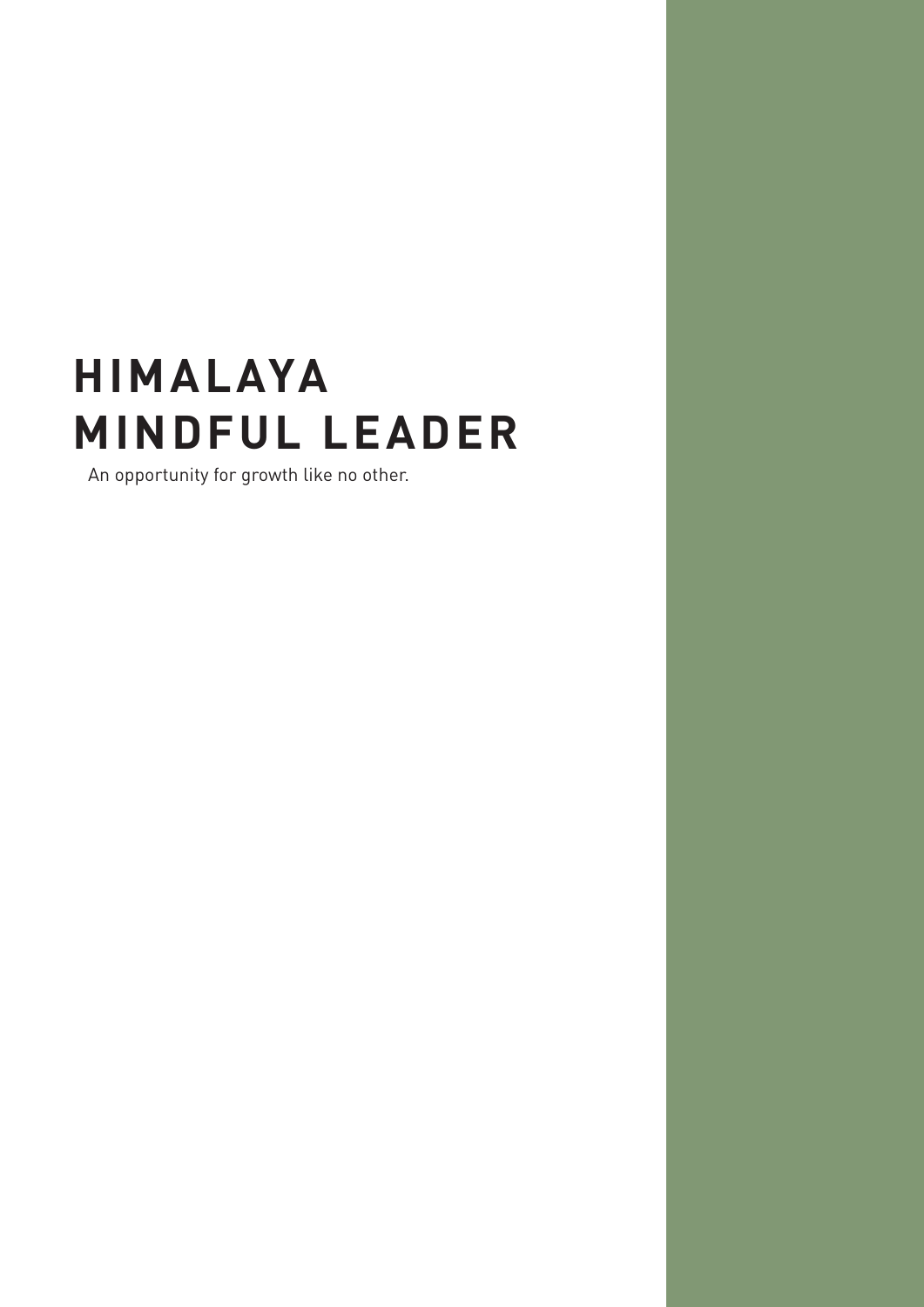#### **FORWARD**

Hello!

Thank you for expressing interest in our very special Mindful Leaders Himalaya retreat.

We like to think of the term 'leadership' as an idea that is relevant to everyone and not solely linked to business, work or individuals making decisions for others.

Learning ways to lead in our own lives on a daily basis means that we navigate everything in a clearer, more harmonious and functional way. This includes our work interactions, our parenting choices, our ability to establish and maintain healthy relationships in general and so much more.

This 12 day program has been carefully designed to offer you the perfect balance of practical and easy to implement theory - along with culture, adventure, stunning nature, time out - and an opportunity to grow as an individual along the way. There is enormous value for everyone who joins us on this trip.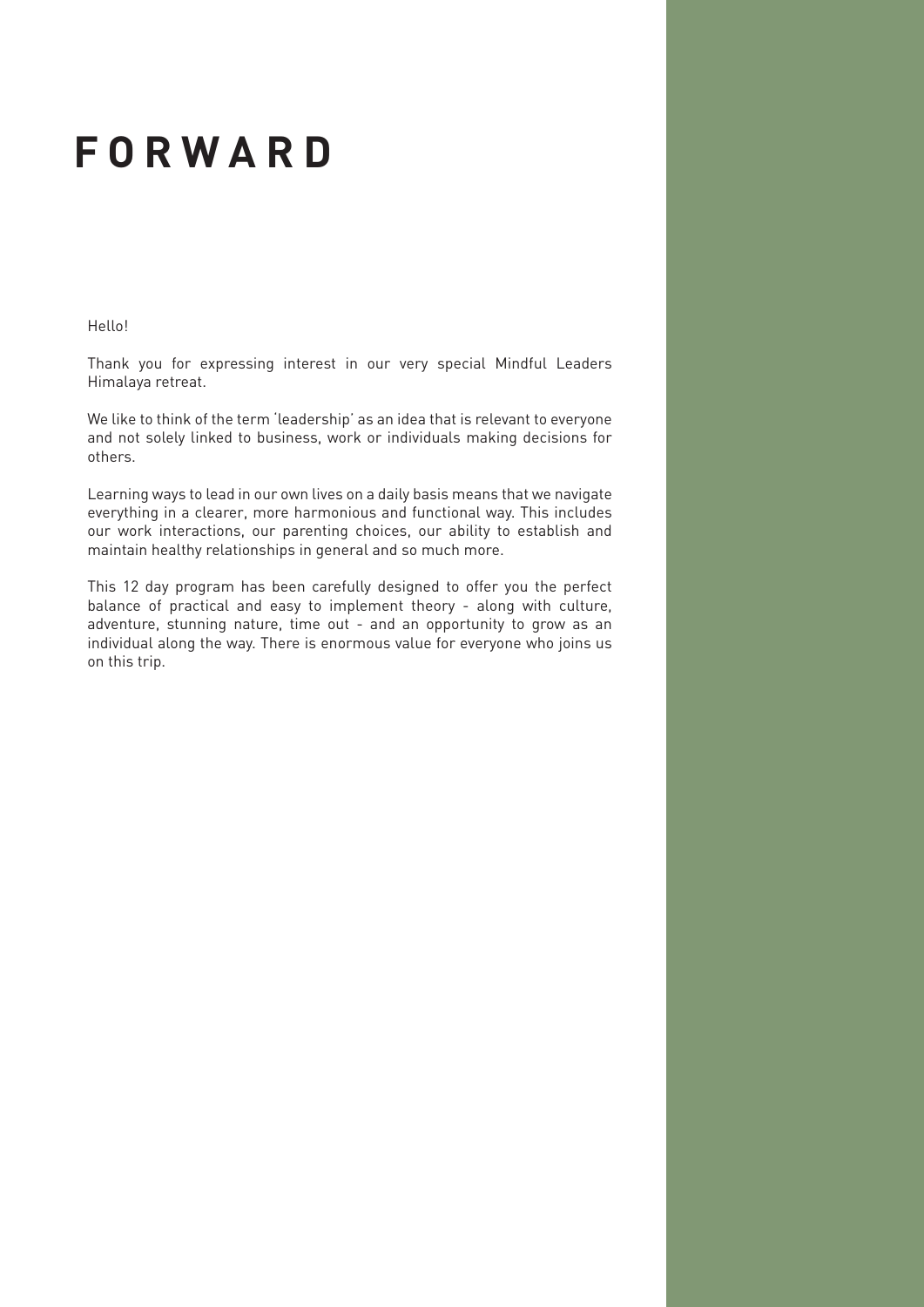### **WHO IS THIS RETREAT FOR?**

#### **T H E A D V E N T U R O U S A N D OPEN-MINDED**

- • CEO's
- • Business owners
- • Team leaders
- • Company employees
- • Parents wanting to explore more positive parenting strategies
	- • People with curiosity for personal development
	- Those who like to travel and the outdoors
	- • Anyone looking for purpose, meaning and 'more' in life
	- • Everyone wanting to understand themselves and others on a deeper level

#### NOTE:

This program must be flexible according to the weather, local logistics and Indian bureaucracy. The flights into the mountains are quite often delayed or cancelled (we reschedule plans accordingly and all stay together). The weather while trekking can change quickly (we are equipped for all conditions). We sometimes trek and camp in snow. Our trekking itinerary is subject to last minute change and may include jeep safaris as well as the walking component. We eat only vegetarian food during this program.

If you are someone who can't be flexible to change – this is not for you. If you are someone who can't go without your creature comforts – this is not for you.

If you are someone who prefers to play it safe and stay in your comfort zone – this is not for you.

#### WHAT TO EXPECT ON THE MINDFUL **LEADER HIMALAYA PROGRAM…..**

- • Fly to Dehli International Airport and be greeted by a private transfer to your hotel.
- We spend the first couple of days in a trendy suburb of Delhi so you get to adjust into the wonderful flow of India with ease. We explore ancient sites, sample the hidden bars and restaurants reflecting modern India, take a ride in a rickshaw or two and of course begin the learning content of the program as well.
- Next, we take one of the most magnificent flights you could ever imagine, high up into the Himalayan mountains. This is a treat in itself. The sheer beauty of seeing the white peaks in the distance for the first time is overwhelmingly incredible and something you will always remember.
- We arrive in the Kullu Valley to be greeted by our Indian family and their jeeps, to take us on a scenic drive up the valley to our homestay accommodation. This is a true blessing as this family are not just any family, they are the Holy family of the valley. Their house also happens to be the Krishna Temple which people visit from far and wide to be blessed. This will be your home too.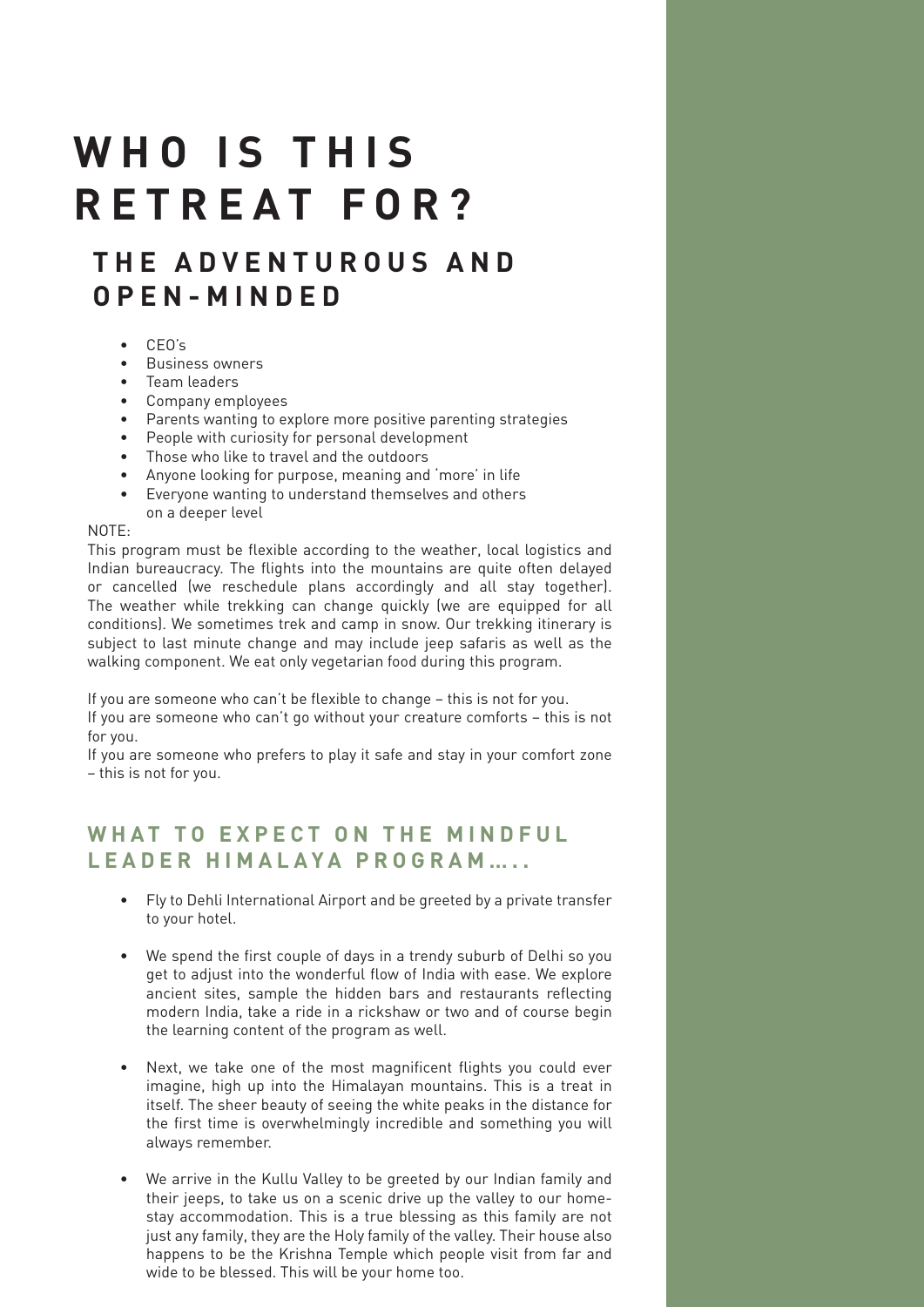- Our days here start with morning meditation, stretching and gentle Pilates. We have certain hours in both the morning and the afternoon dedicated to learning program content, then plenty of free time to relax, read, stare at the mountains in awe from your sunny balcony, or walk through the forest down to the village below for a little exploration (and maybe a cheeky beer at the end of the day!)
- Then we walk for 7 days. Not in a busy trekking circuit with hordes of other people, but through remote, tiny villages where tourists are unseen. This is a very special privilege. Trekking with the local Holy man gives us a helping hand and we get to walk through villages that have their own 'caste' of people, some of who have never even seen a foreigner! It's a beautiful crossing of cultures and spectacular to witness with your own eyes.
- Our aim is not to 'conquer the mountain' but just to 'walk'. We walk slowly, even though we reach around 5000 metres. We walk as a group and let the learnings from the program filter through our bodies and into our being. We walk through forests and snow-capped peaks, cross rivers, traverse hills and high altitude fields: finding presence in each step we take to soak in the beauty and expanse of nature around us. It's breathtaking.
- While we trek, we are camping in the most stunning spots you can imagine. Horses carry our gear each day from campsite to campsite and you only carry a daypack with water, snacks and a weatherproof jacket. Our team of professional guides and cooks are there to help us set up camp, keep us full of warm tea and feed us wholesome meals. Each campsite has running water from a stream or river for washing, albeit a little chilly!
- Upon return to our home and family at the temple (and experiencing gratitude for a hot running shower like never before!), we get to rest, debrief and enjoy some down time. Most importantly, we spend time assimilating the lessons learnt and designing the future. We form buddy relationships to hold each other accountable to the changes we want to make after our return home.
- The following day we drive in the jeeps to the next main village up the valley towards the Tibetan border. This is a great chance to do a bit of shopping and cultural mingling before the end of the program.
- On our last night we invite our trekking guides, cooks and family, for a shared dinner in a village restaurant. We come together to celebrate the adventures and journeys we've shared, the friends we have made and memories we will take with us forever.
- The next morning we head back down the valley to the airport and fly to Dehli to make our homeward connections. In the past some people have chosen to stay on in Dehli and organise their own tours of the city or surrounds (at their own cost), which is also a great opportunity to see the Taj Mahal or the Old Dehli bazaars, if that's something you'd like to do.

This truly is such a special trip and doesn't compare to anything you could ever just book from a travel consultant. We have been part of this family for 20 years, so the connection is deep and the rapport is strong. The combination of this relationship with the specifically designed learning content and incredible surroundings, offers an opportunity for growth like no other.

**" S O M E T I M E S W H E N Y O U A R E O U T O F FLOW. IT ONLY TAKES A SLIGHT D I R E C T I O N A L A D J U S T M E N T F O R C O U R S E C O R R E C T I O N .** 

**"**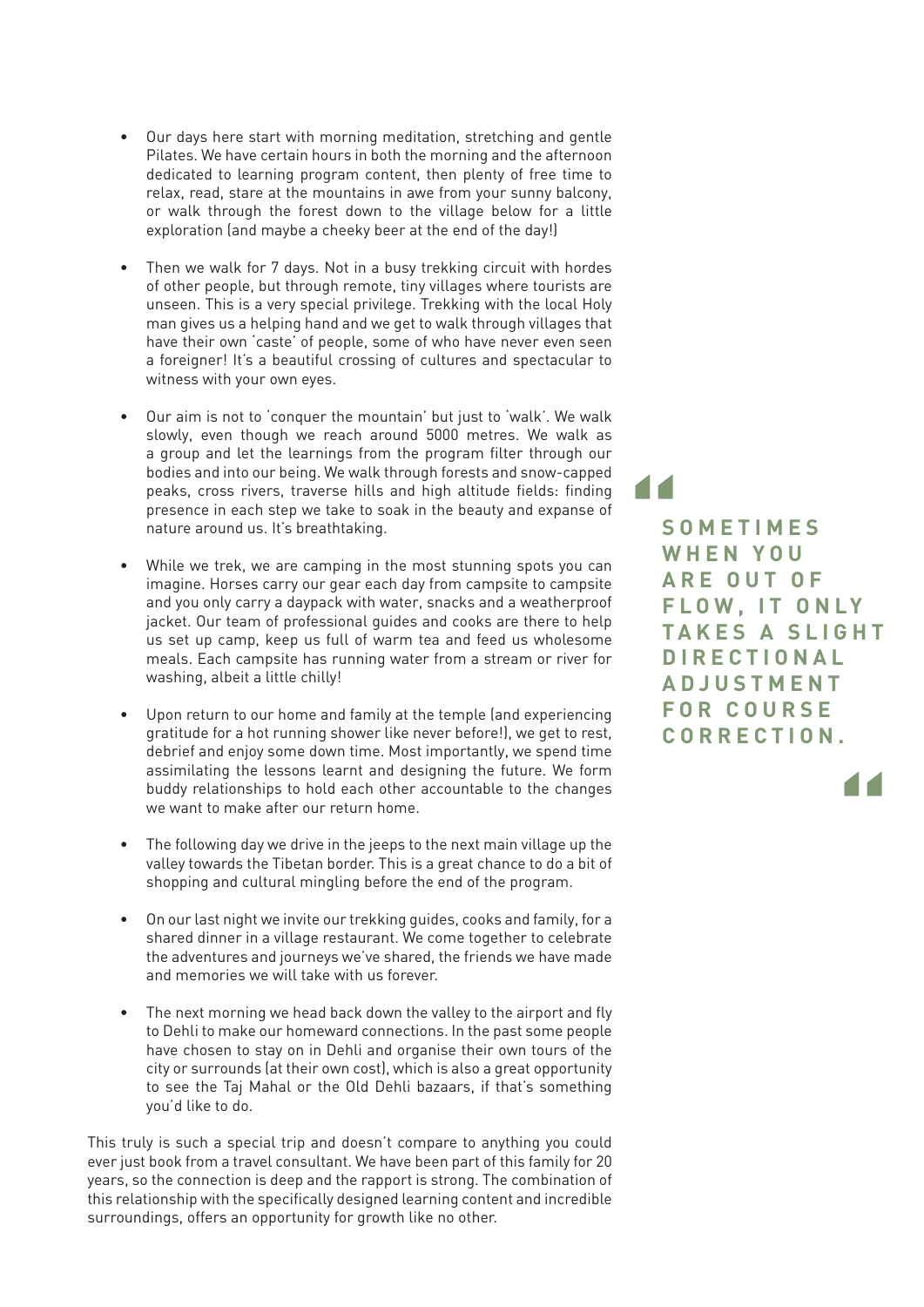### **WHAT'S INCLUDED**

- Hotel transfer from Dehli airport to your hotel (unless you choose to arrive earlier than the start date of the program for personal sight-seeing).
- • 2 nights accommodation in Dehli
- • All meals in Dehli
	- • Internal flights from Dehli to Kullu return
	- All accommodation and transfers from arrival until departure in Kullu
	- • All meals at the temple and while trekking
	- • Camping gear (tents, mats, sleeping bags, walking poles etc)
	- • Our profound leadership and personal development program

#### **WHAT'S NOT INCLUDED?**

- • Any extra sight-seeing organised outside of the program
- • Gift shopping or personal purchases
- • Meals in restaurants outside of the program itinerary
- • Personal trekking gear (clothing)
- • Indian Visa's
- • International flights
- • Travel insurance

#### **PRICE**

 The 12 day program

**\$10 000 AUD** \*

 in total, including all the above mentioned

We require a \$2000 \*non-refundable deposit upon booking your place, as numbers are limited to only 12 to keep the experience rich and your value at a maximum

Once the deposit is paid, we are now offering payment plans with monthly instalments to pay off the balance. In our experience, this is the favourable option as it doesn't knock the budget out and it makes a trip like this affordable and achievable. Something you will thank yourself for.

Full payment of the program is to be completed 8 weeks prior to departure date, unless you're on an agreed upon payment plan.

# **11**<br> **M**<br>
IS<br>
D

**M E D I T A T I O N IS SIMPLY THE P R A C T I S E O F P A U S I N G T O NOTICE.**

**"**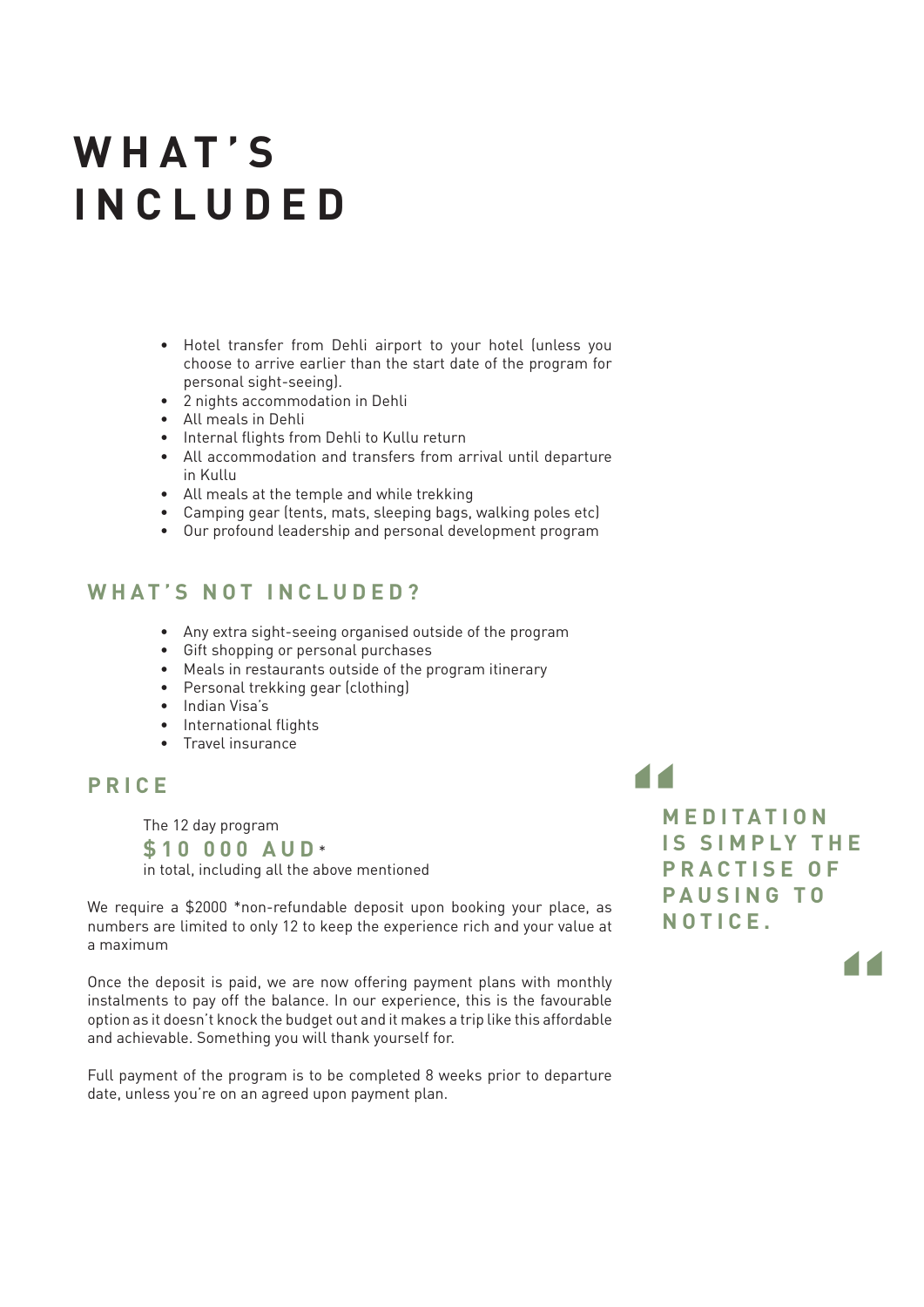### **TESTIMONIALS**

Here's what people have said about this incredible experience in the past…..

"The stillness that's present up here in the mountains is one of the most incredible gifts of this trip. Removing yourself from the real world for a period of time, to really come into yourself and shine a light internally has been absolutely profound"

"I now know how to be a better version of myself"

"I have learnt so many great tools to take home and implement into my family and work life straight away"

"If anyone has an opportunity like this to be in these mountains, they have to take it!"

"Pappu and Bebi are such beautiful people - certainly, without integrating into their family, this experience wouldn't be what it is. They are such a wholesome, lovely and caring Indian family which really set us up for an amazing couple of weeks"

"The content provided so many takeaways that anyone can implement into their life, giving them understanding and awareness for a calmer, happier existence"

"It's hard to put into words how amazing these mountains are. Nothing compares to the sheer size and impact that the Himalayas have on you. They are incredible and everyone should experience them"

"Bebi's food was delicious! I'm going to miss that little pink dining room and the laughs we all had in it"

"The trekking is a journey not only in a physical sense, but also in a development sense, a thinking sense and an emotional sense- every day brings something more and allows you to dig a little deeper and find new learnings and insights - in every area of your life"

"I felt so safe and supported every step of the way. Jem knows India well and even speaks some Hindi, so it felt good right from the start"

"Experiencing the Krishna Temple as part of the family and not just some tourist visiting was a privilege indeed"

"I had put off coming on this trip for more than a year and found every excuse not to commit to it, even though India had been calling me. I knew I had to get out of my own way and just go, so I did. I'm incredibly grateful now I gave myself that gift. I have learned so much about myself and the people I care about and I can't wait to get home and share it"